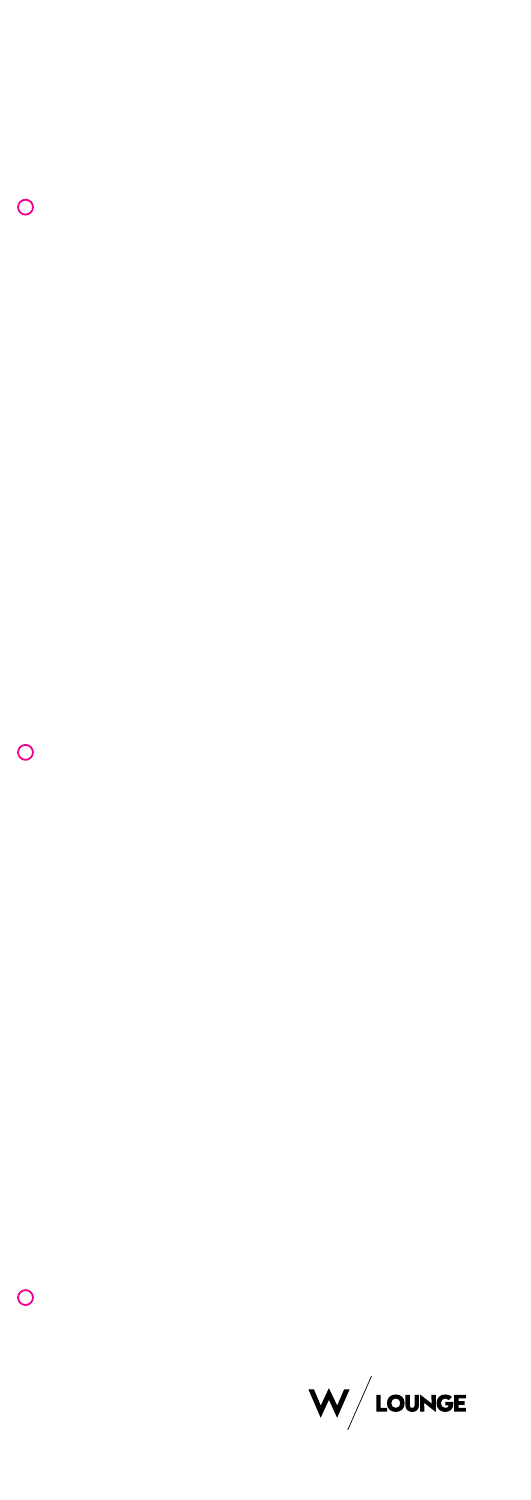## **INNOVATIONS**

Everybody should believe in something. Innovative & Unique tastes comes with every sip

**Nitro Martini 60** Vodka, Kahlua, Chocolate

**Nitro Negroni 60** Gin, Campari, Sweet Vermouth

**Hibiscus Cosmo 60** Vodka, Cointreau, Hibiscus Tea

**Gummy Connection 60** Rum Infused with Gummy Bears, Passion Fruit, Prosecco

**Dark & So Stormy 60** Dark Rum, Homemade Honey and Ginger Beer

**Wild Lychee** (non-alcoholic) **25** Lychee, Lemon Juice, Ginger Ale

## **BOTANICALS**

Gin based cocktails and G&T's

**G&G 60** Pink Gin, Fresh Ginger

**Hot Lips 60** Grapefruit Gin, Dry Red Chili, Slow Cooked Tonic Reduction

**Rosa 60** Pink Gin, Homemade Cherry Reduction, Cointreau Aromatic Slow Cooked Tonic

**Just In Thyme 60** Thyme Gin, Limoncello, Lemon Juice, Sweetener, Mediterranean Tonic

**Basil Splash 60** Peppercorn Gin, Homemade Blueberry Syrup, Basil, Mediterranean Tonic

**Roasted Greens 60** Green Coffee Bean Gin, Tonic Reduction

**Dona** (non-alcoholic) **25** Rose Syrup, Lemon Juice, Sparkling Water

**Blast From The Past 60** Twisted Notorious Classic Cocktails

**Ohhhhhhh Baby! 40** Mini Cocktails! Our Mixologist's Hidden Recipe



**Peroni Nastro Azzuro Pint 45**

**Stella Artois Pint 45**

**Corona Bottle 40**

**Budweiser Bottle 40**

**Becks Bottle 40**

 $\overline{O}$ 

 $\Omega$ 

 $\overline{O}$ 

 $\overline{O}$ 

 $\overline{O}$ 

 $\Omega$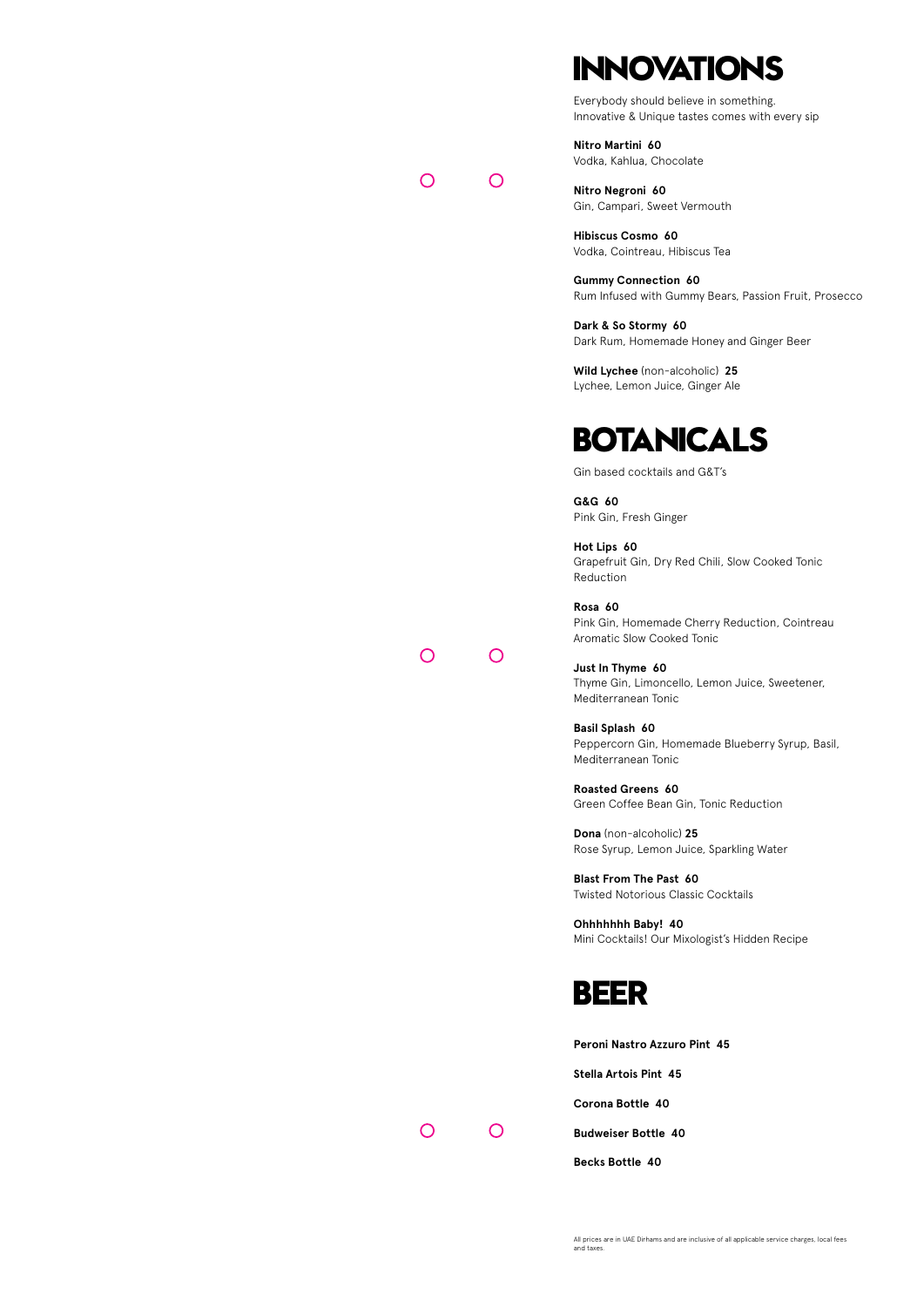# **SPIRITS**

**VODKA** GLASS/BOTTLE

**Ketel One 55/900**

**Ciroc 60/1,100**

**Beluga Noble 75/1,500**

**Grey Goose 65/1,150**

**Belvedere 65/1,150**

**GIN** GLASS/BOTTLE

**Tanqueray 40/700**

**Hendricks 45/750**

**Edgerton Pink Gin 55/1,000**

**Tanqueray 55/1,000** 

**Tanqueray 10 65/1,150**

**Tanqueray Rangpur 55/1,000**

**Tanqueray Malacca 55/1,000**

**Tanqueray Sevilla 55/1,000**

**Roku 60/1,100**

**Sipsmith 60/1,100**

**Edinburgh Seaside 60/950**

**Beefeater 24 60/1,100**

**Gin Mare 60/1,100**

**The Botanist Nose 65/1,300**

**Bathtub Gin 65/1.300**

**Monkey 47 75/1,400**

**Elephant Gin 75/1,400**

**RUM & CACHAÇA** GLASS/BOTTLE

**Matusalem 40/700** 

**Ron Zacapa 23 95/1,350**

**Ron Zacapa XO 155/2,500**

**Germana Cachaças Traditional 55/900**

## **SPIRITS**

#### **TEQUILA**

 $\Omega$ 

 $\Omega$ 

 $\overline{O}$ 

 $\Omega$ 

**Patron XO 60/900**

**Don Julio**  Blanco 65/1,150 Reposado 70/1,200 Anejo 75/1,500 1942 200/3,750

#### **WINE IS FINE BUT WHISKEY IS QUICKER!**

#### **BLENDED**

**Johnnie Walker**  Black Label 50/750 Double Black 60/1,000 Gold Label 95/1,375 Blue Label 235/3,950

**Chivas**  12 YO 55/850 18 YO 110/1,800

**Royal Salute 175/3,200**

#### **SINGLE MALT**

**Glenfiddich**  15 YO 70/1,200 18 YO 80/1,500 21 YO 200/3,200

**The Macallan**  Fine Oak 15 YO 80/1,500 Fine Oak 18 YO 250/3,500 Fine Oak 21 YO 380/8,250

**Talisker 10 60/1,000**

**Bowmore 12 90/1,350**

**Laphroaig 10 90/1,400**

**Laphroaig QC 95/1,450**

**Singleton 12y 110/1,500**

**Auchentoshan 3 Wood 115/1,800**

**Oban 14 160/2,400**

**Lagavulin 16 170/2,500**

**Dalwhinnie 15 200/3,750**

 $\overline{O}$  $\overline{O}$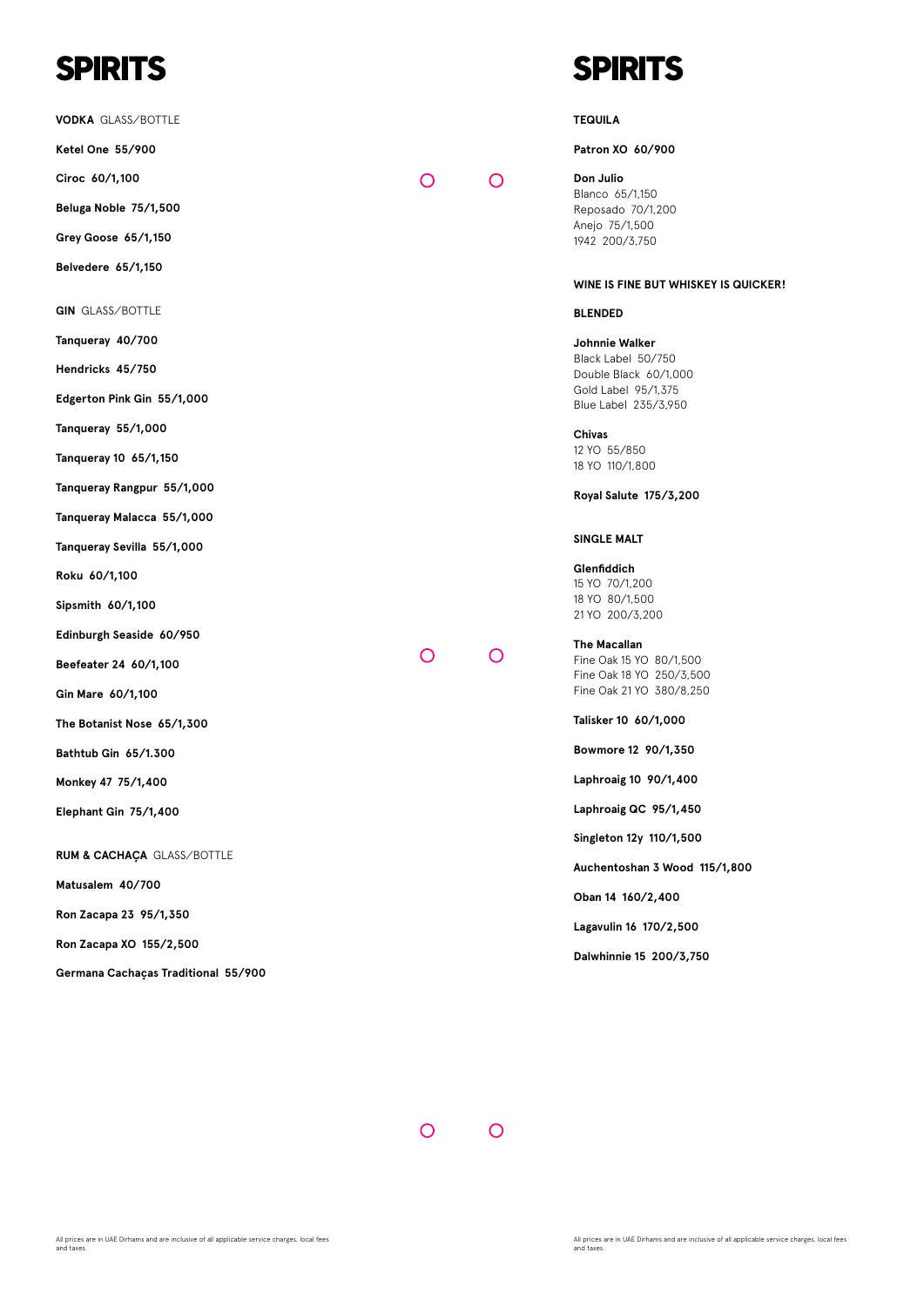## **SPIRITS**

**REST OF THE WORLD** 

**Tullamore DEW 65/950**

**Makers Mark 55/900**

**Bulleit Bourbon 65/1,000**

**Monkey Shoulder 60/800**

**Jack Daniel's 65/950**

**Knob Creek 65/950**

**Nikka Coffey Malt 70/1,400**

**Yamazaki 12 95/1,450**

**Bulleit Rye 95/1,450**

**Hibiki Harmony 200/3,650**

#### **COGNAC**

**Remy VSOP 75/1,500**

**Remy XO 185/3,500**

### **DRINKS COFFEE, TEA & JUICE**

**SOFT DRINK** 

**Pepsi 25**

**Pepsi Light 25**

**7Up 25**

**7Up Light 25**

**Ginger Ale 25**

**Soda 25**

**Tonics 25**

**ENERGY DRINKS**

**Red Bull 40**

**Red Bull Light 40**

**FRESH JUICE**

**Orange 35**

**Watermelon 35**

**Pineapple 35**

 $\overline{O}$ 

 $\overline{O}$ 

 $\Omega$ 

 $\Omega$ 

#### **WATER**

**San Benedetto** Large Still/ Sparkling 35 Small Still/ Sparkling 25

#### **COFFEE**

**Espresso 25**

**Double Espresso 35**

**Americano 30**

**Café Latté 35**

**Macchiato 35**

**Cappuccino 35**

**TEA**

**Chamomile 30**

**Jasmine 30**

**Green Tea 30**

**Earl Grey 30**

 $\overline{O}$ 

 $\circ$ 

**English Breakfast 30**

All prices are in UAE Dirhams and are inclusive of all applicable service charges, local fees and taxes.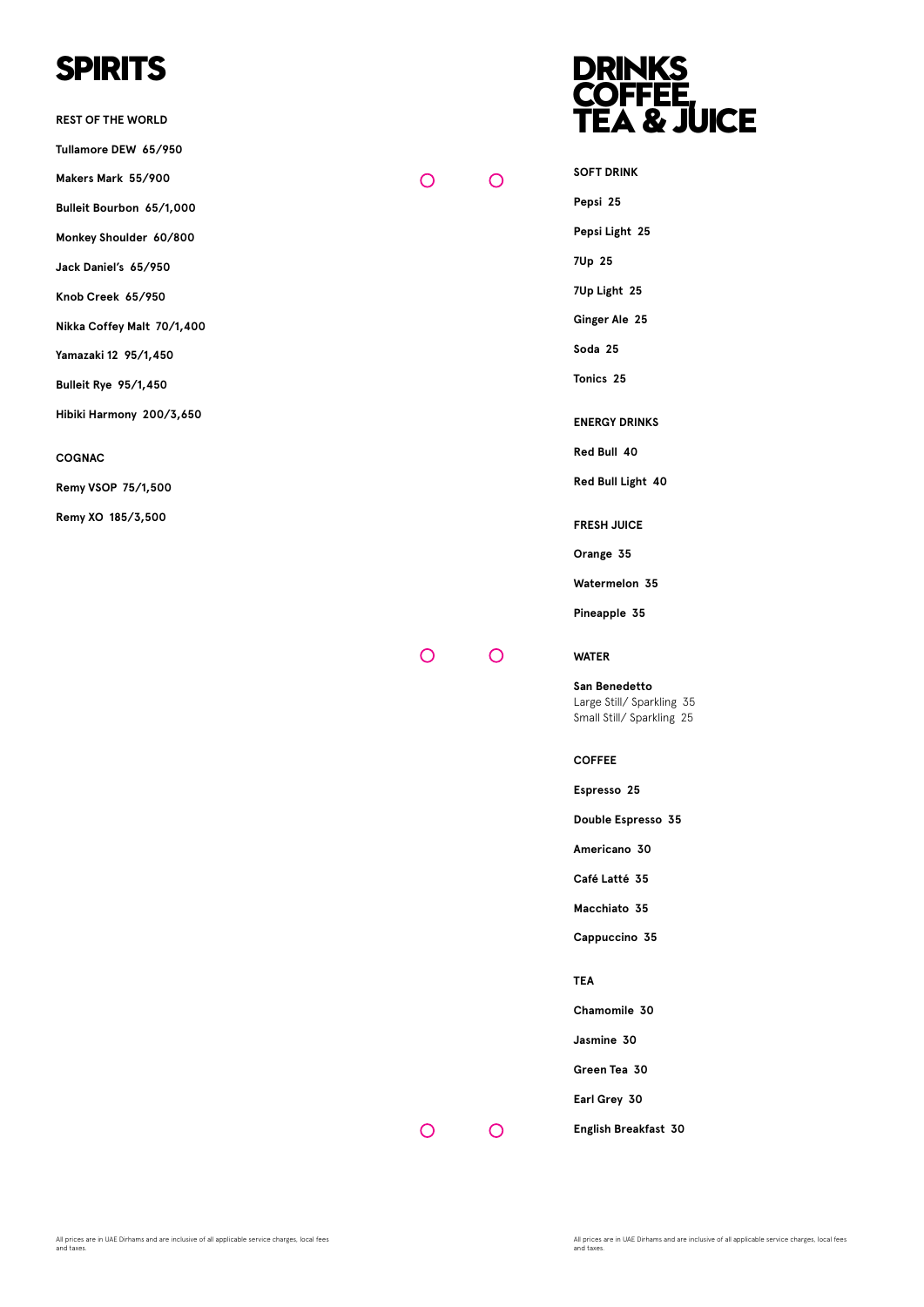

**Box'd UP** (G) **70** Sliced Skirt Steak (120 gm) Chimichurri Mayo Salt Baked Shallots

 $\Omega$  $\Omega$ 

**Pink Prawn Ceviche** (S) **65** Tiger Milk Red Onions Crispy Corn

**Habibi Po-Boy** (D) (G) (N) **49** Shawarma Chicken Garlic Labneh Levant Herbs

**Basil Hummus** (V) **35**  Watercress Roasted Cherry Tomatoes Sunflower Seed Pita

**Smashed Falaffel** (V) **39** Garlic Labneh Parsley Oil Chopped Parsley

**Chicken Caesar Crudités** (D) **45** Gem Lettuce Vegetable Crudités Crispy Chicken Wings

**In Flatbread We Crust – Meat** (D) (G) (N) **55** Kashkash Spiced Beef Garlic Labneh

Tripple Cheese Mix

**In Flatbread We Crust – Green Stuff** (D) (G) (N) (V) **49** Fresh Zatar & Onions Sumac Tomatoes Halloumi Crumble

 $\overline{O}$ 

 $\overline{O}$ 

 $\overline{O}$ 

 $\overline{O}$ 

W ABU DHABI - YAS ISLAND Yas Island, Abu Dhabi 131808 United Arab Emirates +971 2 656 0000

All prices are in UAE Dirhams and are inclusive of all applicable service charges, local fees and taxes. (D) Dairy, (G) Gluten, (N) Nuts, (S) Shellfish, (V) Vegetarian